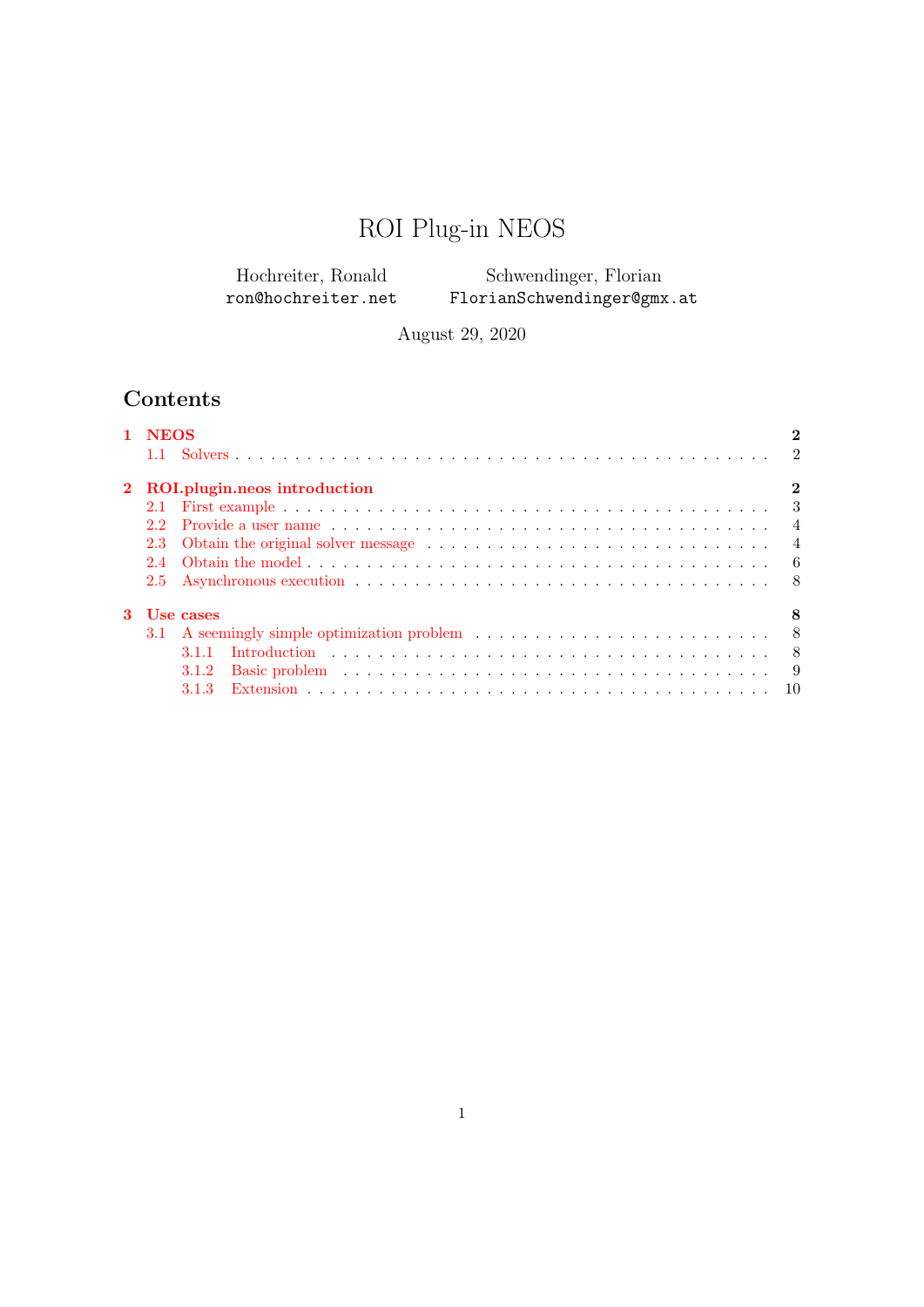#### <span id="page-1-0"></span> $\mathbf{1}$ **NEOS**

The NEOS Server can be used to solve several types of optimization problems. The optimization problems can be uploaded to the server and solved by a chosen solver. More information can be found at https://neos-server.org/neos/.

#### <span id="page-1-1"></span> $1.1$ **Solvers**

|                 | LP                        | MILP | QP | MIQP | $\rm QCQP$ | MIQCQP                  |
|-----------------|---------------------------|------|----|------|------------|-------------------------|
| AlphaECP        |                           |      | X  | X    | X          | $\overline{\mathrm{X}}$ |
| <b>ANTIGONE</b> |                           |      | X  | X    | X          | X                       |
| <b>BARON</b>    |                           |      | X  | X    | X          | X                       |
| <b>BDMLP</b>    | X                         |      |    |      |            |                         |
| Bonmin          |                           |      | X  | X    | X          | X                       |
| Cbc             | $\boldsymbol{\mathrm{X}}$ | Χ    |    |      |            |                         |
| <b>CONOPT</b>   |                           |      | X  |      | X          |                         |
| Couenne         |                           |      | Χ  | X    | X          | X                       |
| <b>CPLEX</b>    | X                         | Χ    | X  | X    | X          | X                       |
| <b>DICOPT</b>   |                           |      | X  | X    | X          | X                       |
| FICO-Xpress     | $\boldsymbol{\mathrm{X}}$ | Χ    |    |      |            |                         |
| Ipopt           |                           |      | X  |      | X          |                         |
| Knitro          |                           |      | Χ  | X    | X          | X                       |
| LINDOGlobal     |                           |      | X  | X    | X          | X                       |
| <b>MINOS</b>    |                           |      | X  |      | X          |                         |
| <b>MOSEK</b>    | X                         | X    | X  | X    | X          | X                       |
| PATHNLP         |                           |      | X  |      | X          |                         |
| <b>SBB</b>      |                           |      | X  | X    | X          | X                       |
| scip            | Χ                         | Χ    | X  | Χ    | X          | X                       |
| SNOPT           |                           |      | Χ  |      | X          |                         |

#### <span id="page-1-2"></span>ROI.plugin.neos introduction  $\overline{2}$

The R Optimization Infrastructure (ROI) plug-in ROI.plugin.neos allows to make use of the optimization solvers provided on the NEOS server. Thereby the optimization problem can be formulated directly in R, the optimization problem is sent to the NEOS server and after the problem is solved the solution is fetched from the NEOS server and transformed into the typical ROI solution format.

We set ROI\_LOAD\_PLUGINS to FALSE so no plugin is loaded automatically. This can speed up the loading of ROI if many plugins are installed.

```
Sys.setenv(ROI_LOAD_PLUGINS = FALSE)
library(ROI)
## ROI: R Optimization Infrastructure
```

```
## Registered solver plugins: nlminb.
```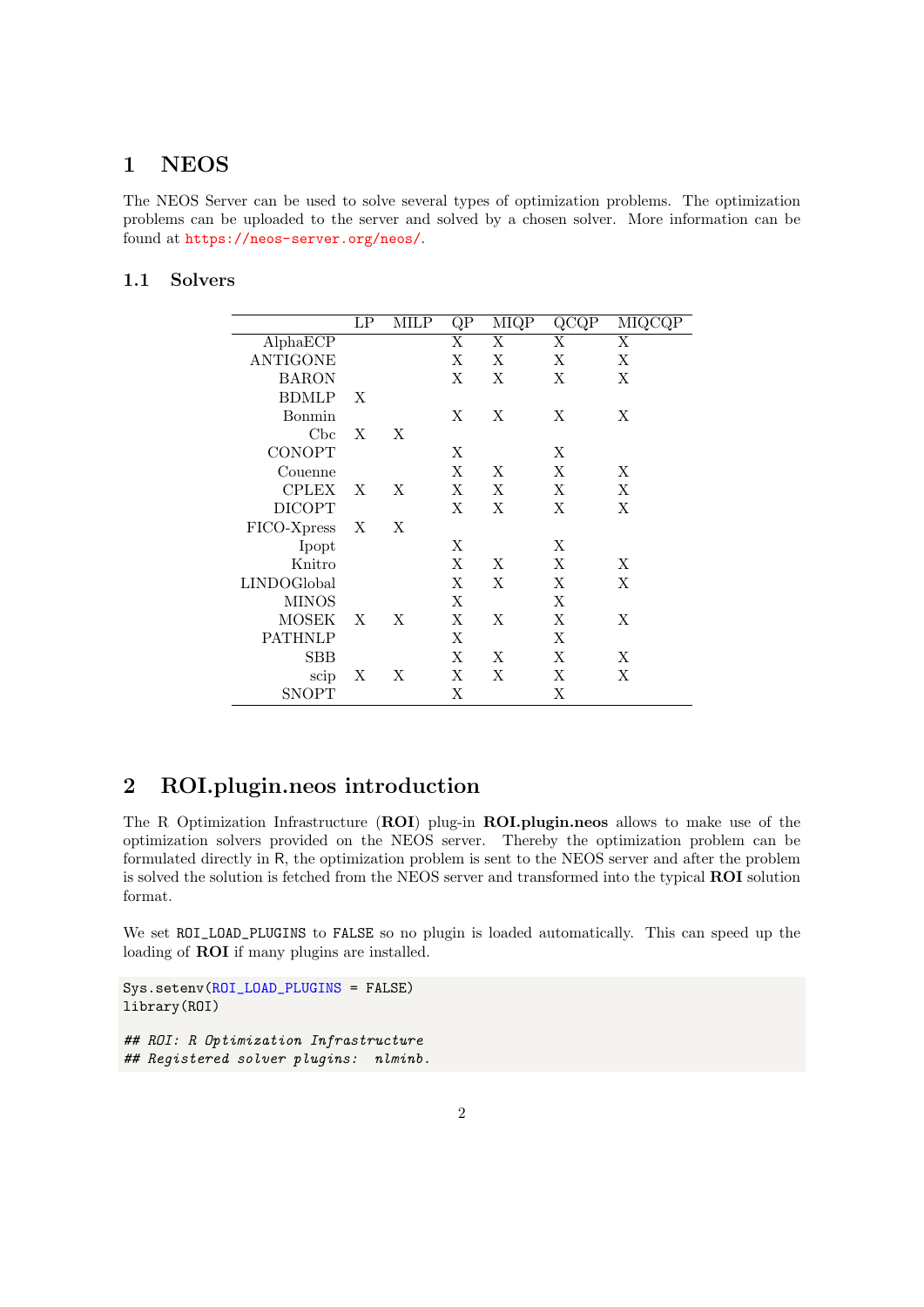## Default solver: auto.

library(ROI.plugin.neos)

### <span id="page-2-0"></span>2.1 First example

We define the problem like any other optimization problem in ROI

```
x \leftarrow OP(objective = c(3, 1, 3), maximum = TRUE)constraints(x) \leftarrow L_constraint(L = rbind(c(-1, 2, 1), c(0, 4, -3),
                                              c( 1, -3, 2),
                                   dir = leq(3), rhs = c(4, 2, 3))
types(x) \leftarrow c(\mathbb{T}", "C", "I")
```
but instead of solving the problem locally with "glpk" or "lpsolve" we send the problem to the NEOS server to be solved by the SCIP solver.

```
(s \leftarrow \text{ROI\_solve}(x, solver = "neos", method = "scip"))## Optimal solution found.
## The objective value is: 2.675000e+01
solution(s)
## [1] 5.00 2.75 3.00
```
Note that method is matched after performing the following cleaning function

```
clean \leftarrow function(x) tolower(gsub("\\W", "", x))
```
which means

```
clean("SCIP")
## [1] "scip"
clean("scip")
## [1] "scip"
clean("-scip.")
## [1] "scip"
clean("ScIp.")
## [1] "scip"
```
would all select the "SCIP" solver.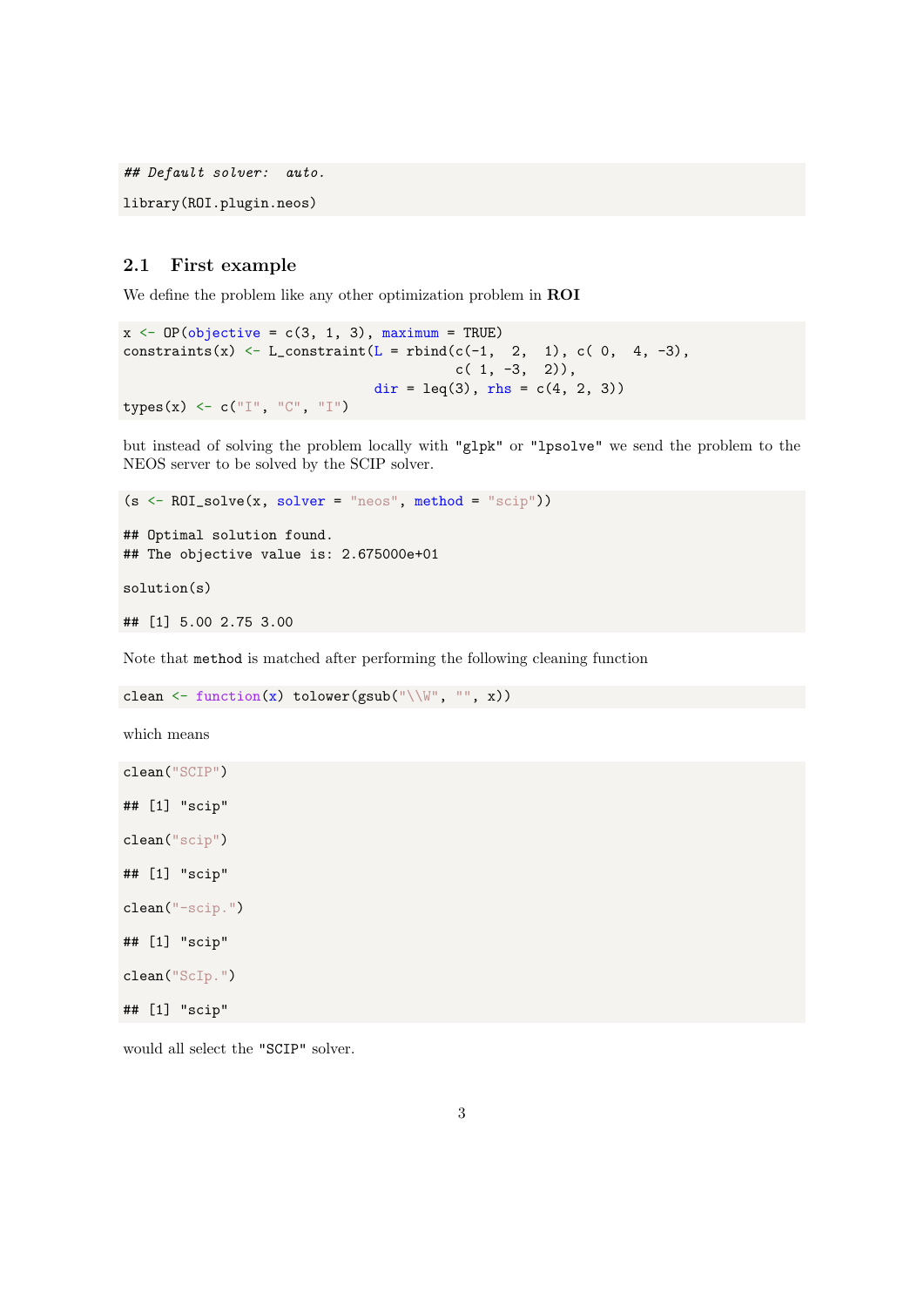#### <span id="page-3-0"></span>2.2 Provide a user name

Some solvers (e.g. "cplex") need a working email address, furthermore NEOS gives a higher priority to registered users.

```
ROL\_solve(x, solver = "neos", method = "cplex")## Error in SOLVE(x, cntrl): CPLEX will not run unless you provide a valid email
address.
```
The username and email address can be provided as control argument.

```
s <- ROI_solve(x, solver = "neos", method = "cplex",
               email = "your_mailaddress@somewhere.net")
```
#### <span id="page-3-1"></span>2.3 Obtain the original solver message

The entire solver message can be obtained as follows.

```
str(solution(s, "msg"))
## List of 5
## $ solution : num [1:3] 5 2.75 3
## $ objval : num 26.8
## $ solver_status: num 1
## $ model_status : num 8
## $ message : chr "Executed on prod-exec-4.neos-server.org\n\fGAMS 24.9.2 r64480 Released N
```
We remove "\f" since otherwise it would give an error in knitr.

```
cat(gsub("\f", "", solution(s, "msg")$message))
## Executed on prod-exec-4.neos-server.org
## GAMS 24.9.2 r64480 Released Nov 14, 2017 LEX-LEG x86 64bit/Linux 06/06/18 08:54:00 Page 1
## G e n e r a l A l g e b r a i c M o d e l i n g S y s t e m
## C o m p i l a t i o n
##
##
##
##
## COMPILATION TIME = 0.001 SECONDS 3 MB 24.9.2 r64480 LEX-LEG
## GAMS 24.9.2 r64480 Released Nov 14, 2017 LEX-LEG x86 64bit/Linux 06/06/18 08:54:00 Page 2
## G e n e r a l A l g e b r a i c M o d e l i n g S y s t e m
## Model Statistics SOLVE LinearProblem Using MIP From line 48
##
##
## MODEL STATISTICS
##
## BLOCKS OF EQUATIONS 3 SINGLE EQUATIONS 6
## BLOCKS OF VARIABLES 3 SINGLE VARIABLES 6
                           16 DISCRETE VARIABLES 2
##
##
## GENERATION TIME = 0.002 SECONDS 4 MB 24.9.2 r64480 LEX-LEG
```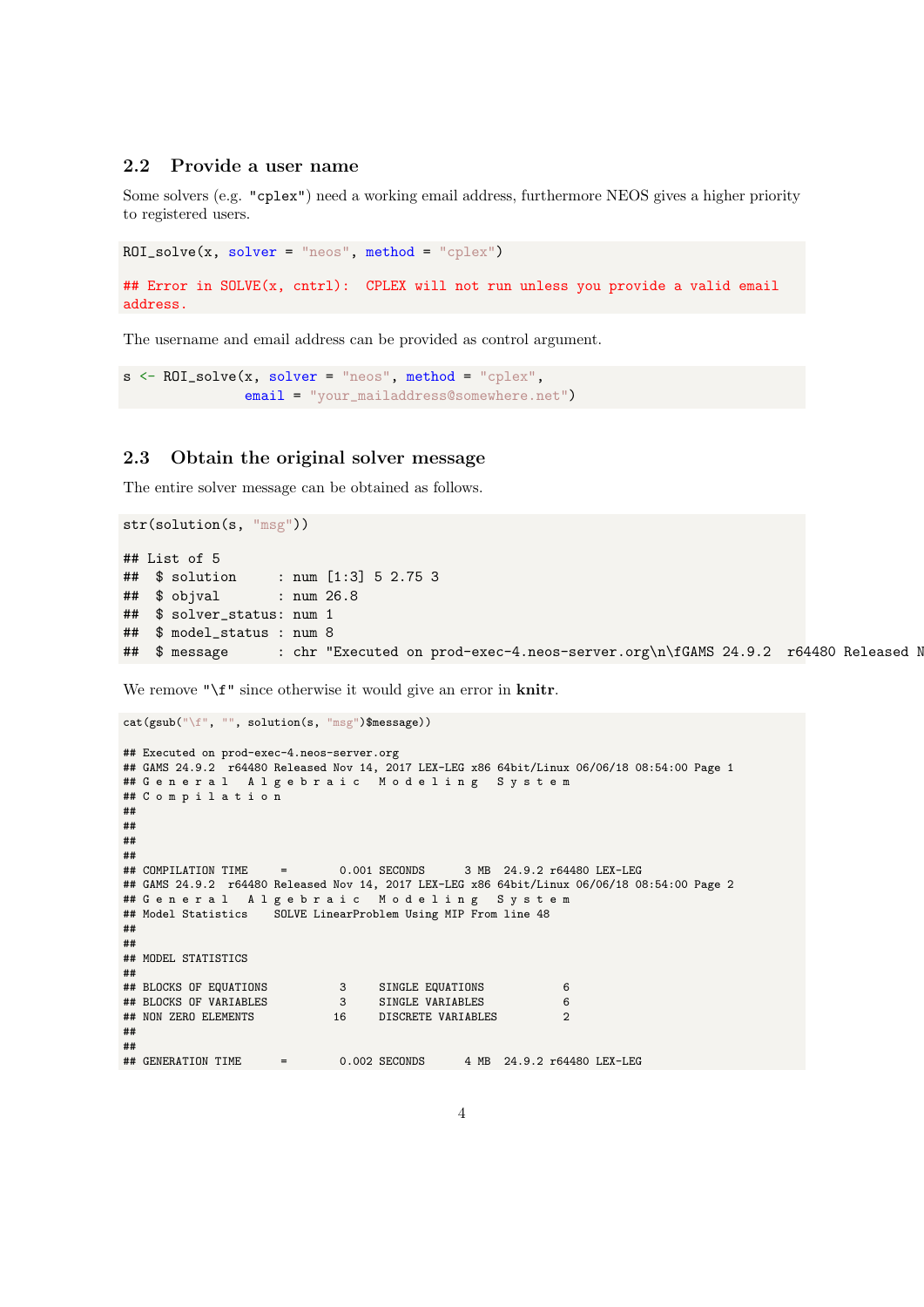## ## EXECUTION TIME = 0.002 SECONDS 4 MB 24.9.2 r64480 LEX-LEG ## GAMS 24.9.2 r64480 Released Nov 14, 2017 LEX-LEG x86 64bit/Linux 06/06/18 08:54:00 Page 3 ## G e n e r a l A l g e b r a i c M o d e l i n g S y s t e m ## Solution Report SOLVE LinearProblem Using MIP From line 48 ## ##<br>## S O L V E S U M M A R Y ##<br>## ## MODEL LinearProblem<br>## TYPE MIP ## TYPE MIP DIRECTION MAXIMIZE FROM LINE 48 ## ## \*\*\*\* SOLVER STATUS 1 Normal Completion ## \*\*\*\* MODEL STATUS 8 Integer Solution ## \*\*\*\* OBJECTIVE VALUE 26.7500 ##<br>## RESOURCE USAGE, LIMIT ## RESOURCE USAGE, LIMIT 0.002 1000.000 ## ITERATION COUNT, LIMIT 6 2000000000 ##<br>## SCIP 24.9.2 r64480 Released Nov 14, 2017 LEG x86 64bit/Linux ##<br>## LOWER LEVEL UPPER ##<br>## ---- EQU ObjSum ## ---- EQU ObjSum . . . ## ## ---- EQU LinLeq ## ## LOWER LEVEL UPPER ## ## R1 -INF 3.500 4.000 ## R2 -INF 2.000 2.000 ## R3 -INF 2.750 3.000 ## ## ---- EQU IntEq ##<br>## LOWER LEVEL UPPER ##<br>## C1 ## C1 . . . ## C3 . . . ## LOWER LEVEL UPPER ##<br>## ---- VAR obj  $-INF$  26.750  $+INF$ ##  $##$  ---- VAR  $x$ ##<br>## LOWER LEVEL UPPER ##<br>## C1  $\begin{array}{cccc} . & . & . & 5.000 & +INF \ . & . & . & . & 2.750 & +INF \ \end{array}$  $\begin{array}{ccc} \text{***} & \text{C1} & \text{...} \\ \text{***} & \text{C2} & \text{...} \\ \text{***} & \text{C3} & \text{...} \end{array}$ 3.000 +INF ## ## ---- VAR int ##<br>## LOWER LEVEL UPPER ## ## C1 . 5.000 +INF ## C3 . 3.000 +INF ##

##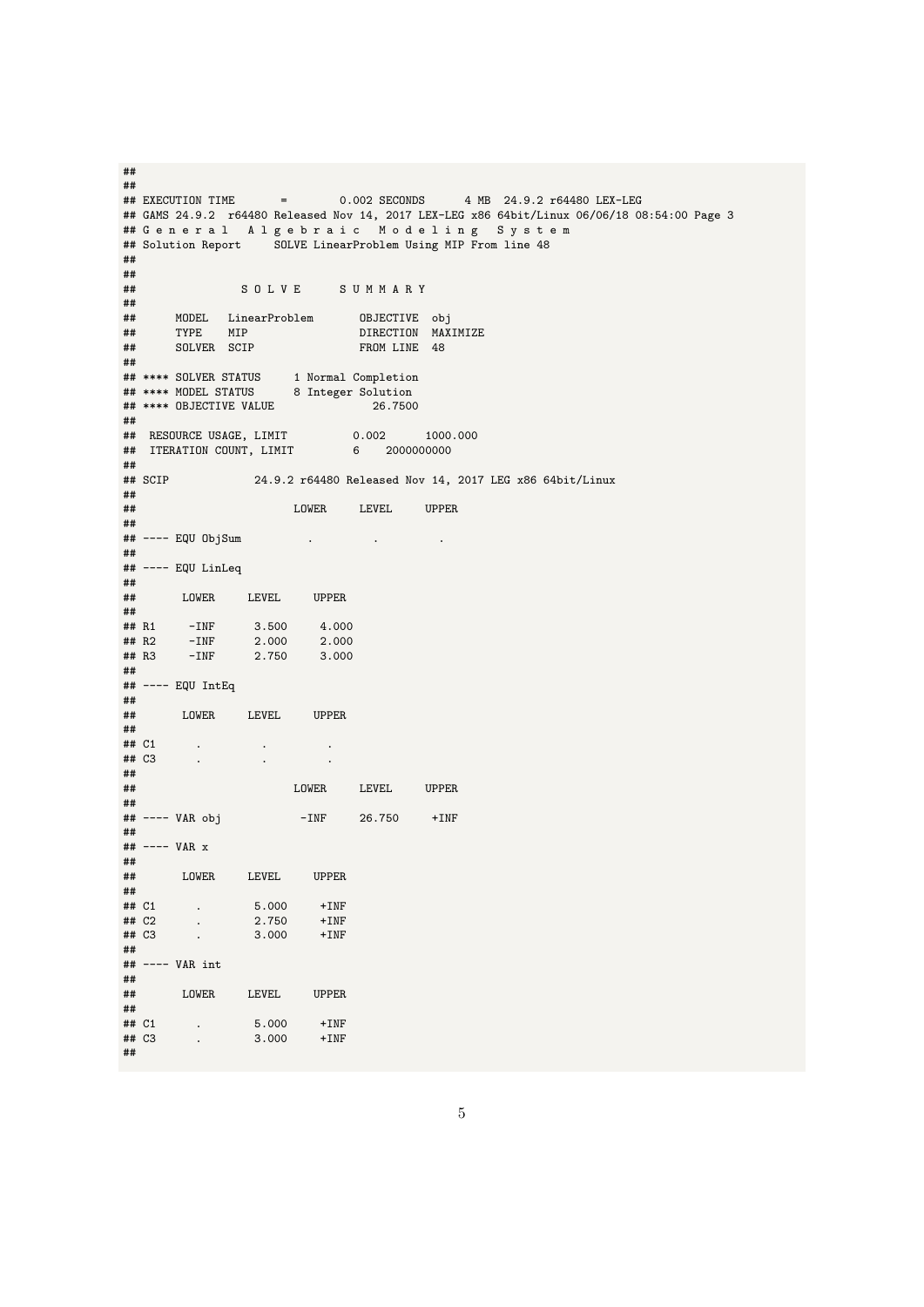```
##
## **** REPORT SUMMARY : 0 NONOPT
                             0 INFEASIBLE
## 0 UNBOUNDED
## GAMS 24.9.2 r64480 Released Nov 14, 2017 LEX-LEG x86 64bit/Linux 06/06/18 08:54:00 Page 4
## G e n e r a l A l g e b r a i c M o d e l i n g S y s t e m
## E x e c u t i o n
##
##<br>##  ----
          52 ---BEGIN.SOLUTION---
##<br>## ----
          52 VARIABLE x.L
##
## C1 5.00000000, C2 2.75000000, C3 3.00000000
##
##
## ---- 52 ---END.SOLUTION---
##
## **** REPORT FILE SUMMARY
##
## results /var/lib/condor/execute/dir_1203368/results.txt
##
##<br>## EXECUTION TIME
                     = 0.000 SECONDS 3 MB 24.9.2 r64480 LEX-LEG
##
##
## USER: Small MUD - 5 User License G170411/0001AS-LNX
## University of Wisconsin-Madison, Computer Sciences Dept. DC8499
        License for teaching and research at degree granting institutions
##
##
## **** FILE SUMMARY
##
## Input /var/lib/condor/execute/dir_1203368/MODEL.gms
            /var/lib/condor/execute/dir_1203368/solve.out
```
## <span id="page-5-0"></span>2.4 Obtain the model

The optimization model **ROI.plugin.neos** sends to NEOS can be inspected by setting the argument dry\_run to TRUE.

```
model\_call \leftarrow ROI\_solve(x, solver = "neos", method = "mosek",dry\_run = TRUEcat(as.list(model_call)$xmlstring)
## <?xml version="1.0" encoding="UTF-8"?>
## <document>
## <category>milp</category>
## <solver>MOSEK</solver>
## <inputMethod>GAMS</inputMethod>
## <model><![CDATA[Option IntVarUp = 0;
##
## Set i / R1*R0 / ;
## Set j / C1*C3 / ;
## Set jint(j) / C1, C3 / ;
```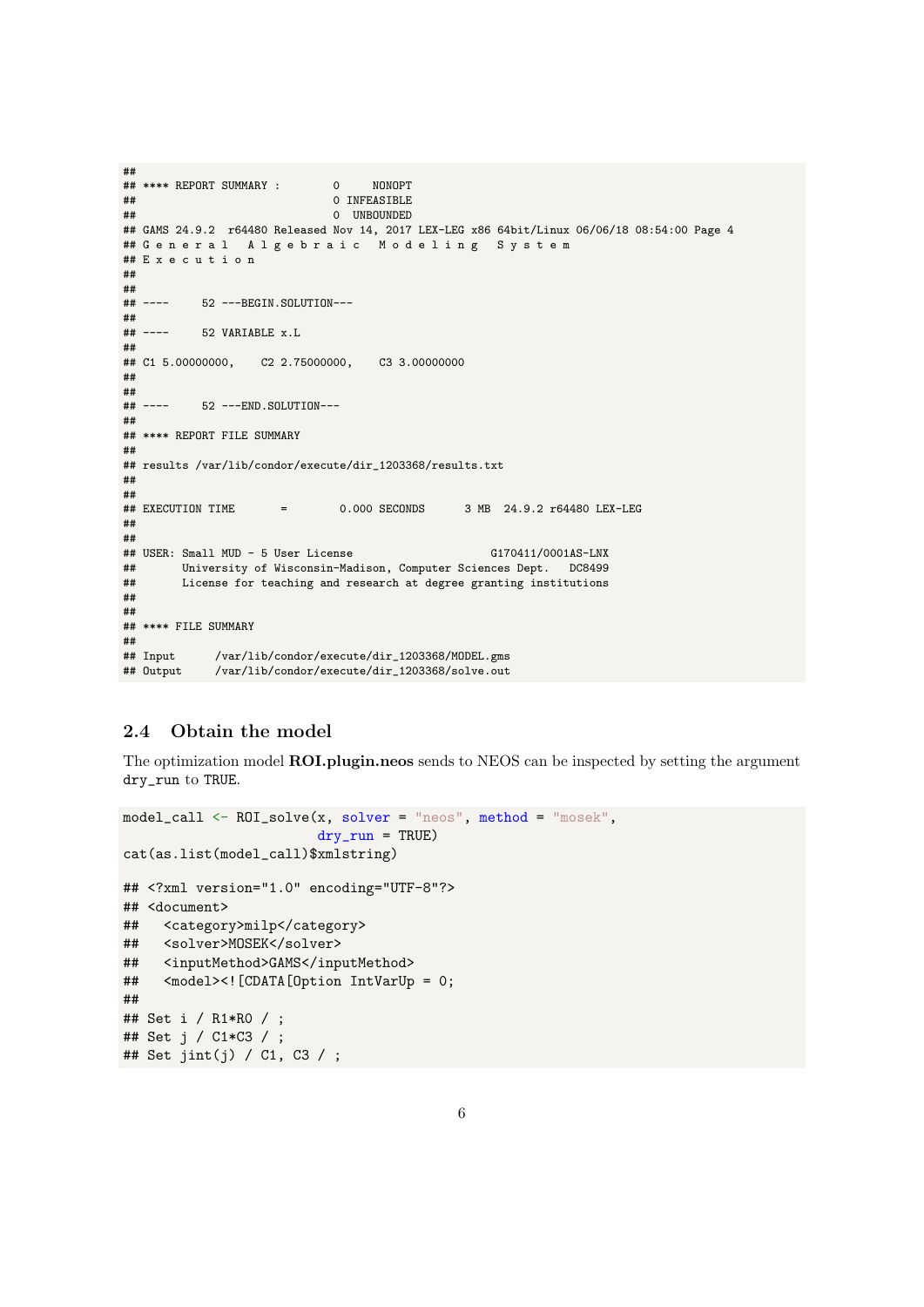```
## Parameter objL(j)
## /C1 3
## C2 1
## C3 3/;
\# \##### Variables obj;
## Positive Variables x(j);
## Integer Variables int(jint);
##\# \### Equations
##ObjSum
##IntEq(jint);#### ObjSum .. obj =e= sum(j, x(j) * objL(j)) ;
## IntEq(jint) .. x(jint) =e= int(jint);
#### Model LinearProblem /all/ ;
#### Solve LinearProblem using MIP maximizing obj ;
#### option decimals = 8;
\# \### display '---BEGIN.SOLUTION---', x.1, '---END.SOLUTION---';
###### file results /results.txt/;
## results.nw = 0;
## results.nd = 15;
## results.nr = 2;
## results.nz = 0;
## put results;
## put 'solution:'/;
## loop(j, put, x.1(j)/);
## put 'objval:'/;
## put LinearProblem.objval/;
## put 'solver_status:'/;
## put LinearProblem.solvestat/;
## put 'model_status:'/;
## put LinearProblem.modelstat/;]]></model>
## <options><! [CDATA[]]></options>
## <gdx><! [CDATA [] ] ></gdx>
## <wantgdx><![CDATA[]]></wantgdx>
## <wantlog><! [CDATA []] ></wantlog>
## <comments><! [CDATA []] ></comments>
## </document>
```
 $##$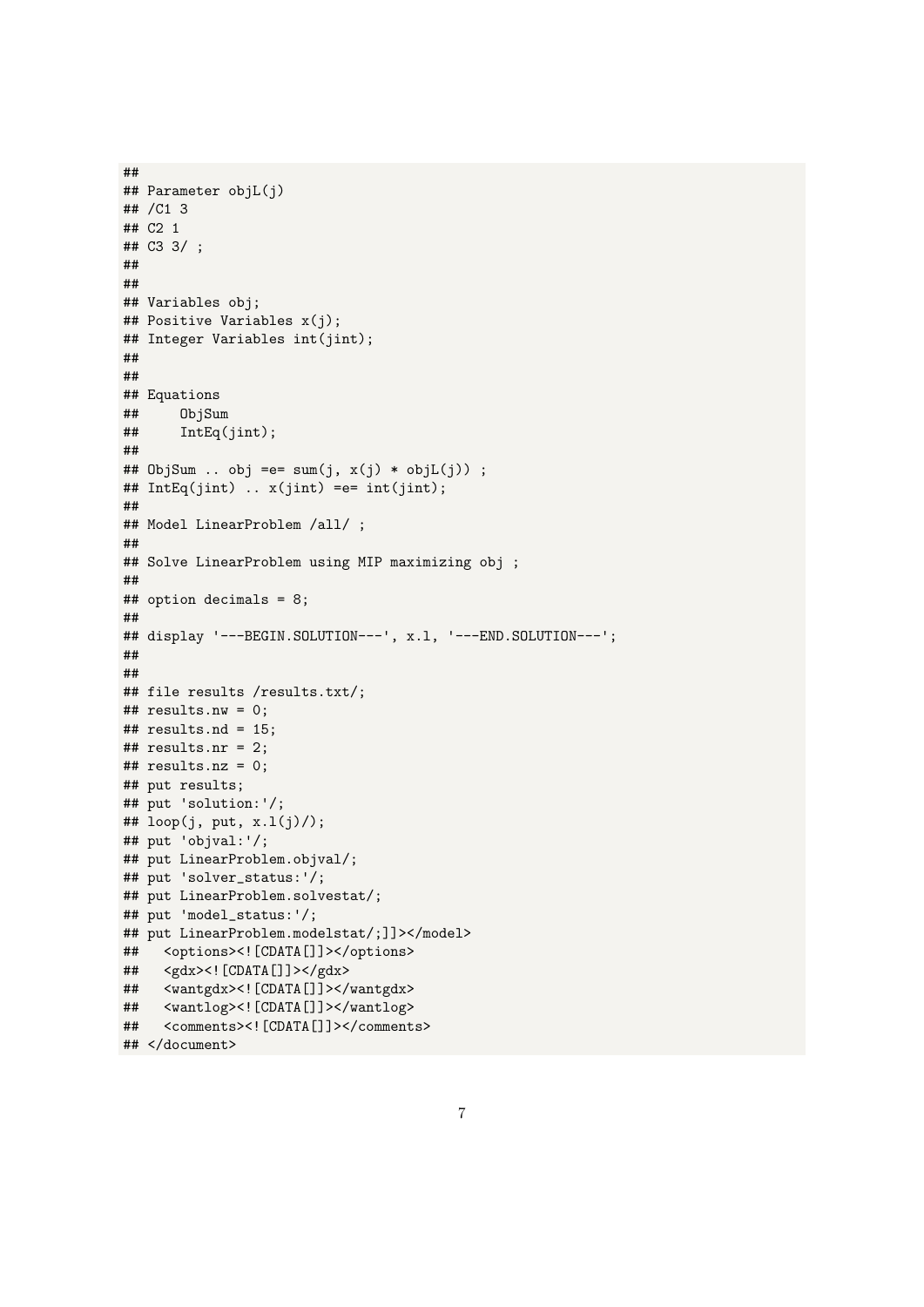### <span id="page-7-0"></span>2.5 Asynchronous execution

In some situations it can be advantageous to do the calculations asynchronous. For example you have a rather big optimization problem and otherwise your connection would run into a time out. Asynchronous can be easily performed by setting the parameter wait to FALSE.

```
neos\_job \leftarrow ROI\_solve(x, solver = "neos", method = "scip", wait = FALSE)}str(neos_job)
## List of 8
## $ job_number : int 6571509
## $ password : chr "vbGPJahp"
## $ status :function ()
## $ info :function ()
## $ final_results :function ()
## $ output_file :function (file_name)
## $ objective_function:function (x)
## - attr(*, "class")= chr "'function' 'L_objective' 'Q_objective' 'objective'"
## $ solution :function ()
## - attr(*, "class")= chr "neos_job"
## Make R wait till the job finishes!
while (neos_job$status() != "Done") Sys.sleep(2)
## Obtain the solution from the server and transform it into the typical
## ROI solution object.
(s <- neos_job$solution())
## Optimal solution found.
## The objective value is: 2.675000e+01
solution(s)
## [1] 5.00 2.75 3.00
```
## <span id="page-7-1"></span>3 Use cases

### <span id="page-7-2"></span>3.1 A seemingly simple optimization problem

#### <span id="page-7-3"></span>3.1.1 Introduction

We present a seemingly simple optimization problem which is in fact pretty hard to solve and shows that an utilization of the NEOS server through the package **ROI.plugin.neos** makes sense and is easy and fun to use.

We need the following R packages for our demonstration:

```
library(dplyr)
library(ROI)
library(ROI.plugin.glpk)
library(ompr)
```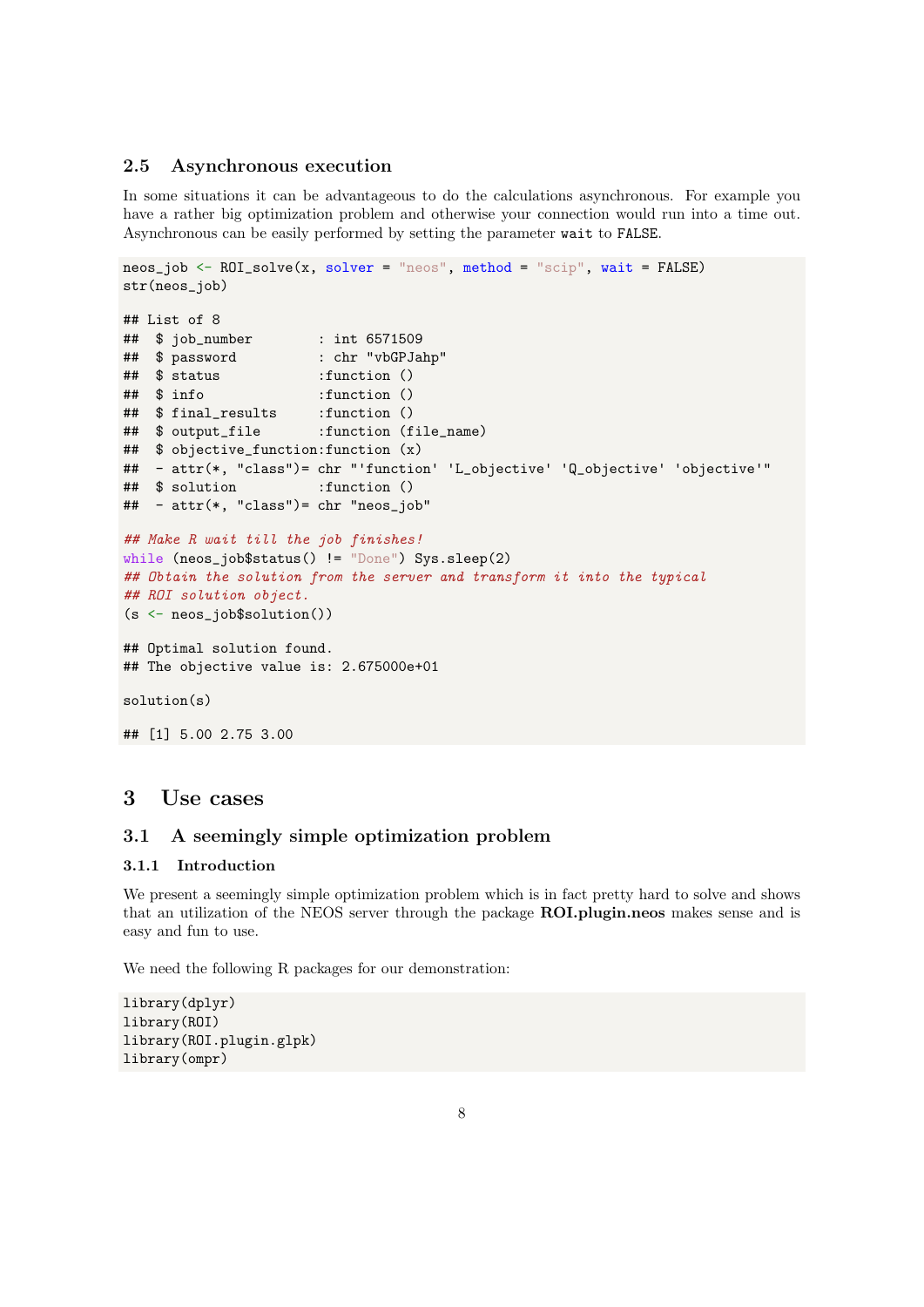library(ompr.roi) library(CVXR)

#### <span id="page-8-0"></span>3.1.2 Basic problem

Let's consider the following problem from [Bertsimas and Freund](#page-11-0) [\(2000\)](#page-11-0) where the Magnetron Company manufactures two types of microwave ovens: full-size and compact. Each full-size oven requires 2 hours of general assembly and 2 hours of electronic assembly, whereas each compact oven requires 1 hours of general assembly and 3 hours of electronic assembly. For the current production period, there are 500 hours of general assembly labor and 800 hours of electronic assembly labor available. The company estimates that it can sell up to 220 full-size and 180 compact ovens with an earnings contribution of EUR 120 per full-size oven and EUR 130 per compact oven. Magnetron wants to find a production plan that maximizes earnings!

Of course, this is a standard linear program that can be solved manually or using a modeling language, but let's start with the definition of an abstract meta decision model, which solves our problem:

```
variable F, C
maximize 120F + 130C
subject to
    2F + C \le 500;
    2F + 3C \le 800;
    F \le 220, C \le 180F > = 0, C > = 0
```
Solving it manually with ROI can be done the following way:

```
lp \leftarrow OP(L\_objective(c(120, 130), c("full", "compact")),
         L_constraint(L =rbind(c(2, 1), c(2, 3)),
                      dir = c("<=", "<="), rhs = c(500, 800)),
         maximum = TRUE,bounds = V_{bound}(ub = c(220, 180)))(sol <- ROI_solve(lp, solver = "glpk"))
## Optimal solution found.
## The objective value is: 4.050000e+04
solution(sol)
## full compact
## 175 150
```
Solving it with a modeling approach like 'ompr' reads as follows:

```
result <- MIPModel() %>%
  add_variable(full, type = "continuous", lb = 0, ub=220) %>%
  add_variable(compact, type = "continuous", 1b = 0, ub=180) %>%
  set_objective(120*full + 130*compact, "max") %>%
  add_constraint(2*full + 1*compact <= 500) %>%
```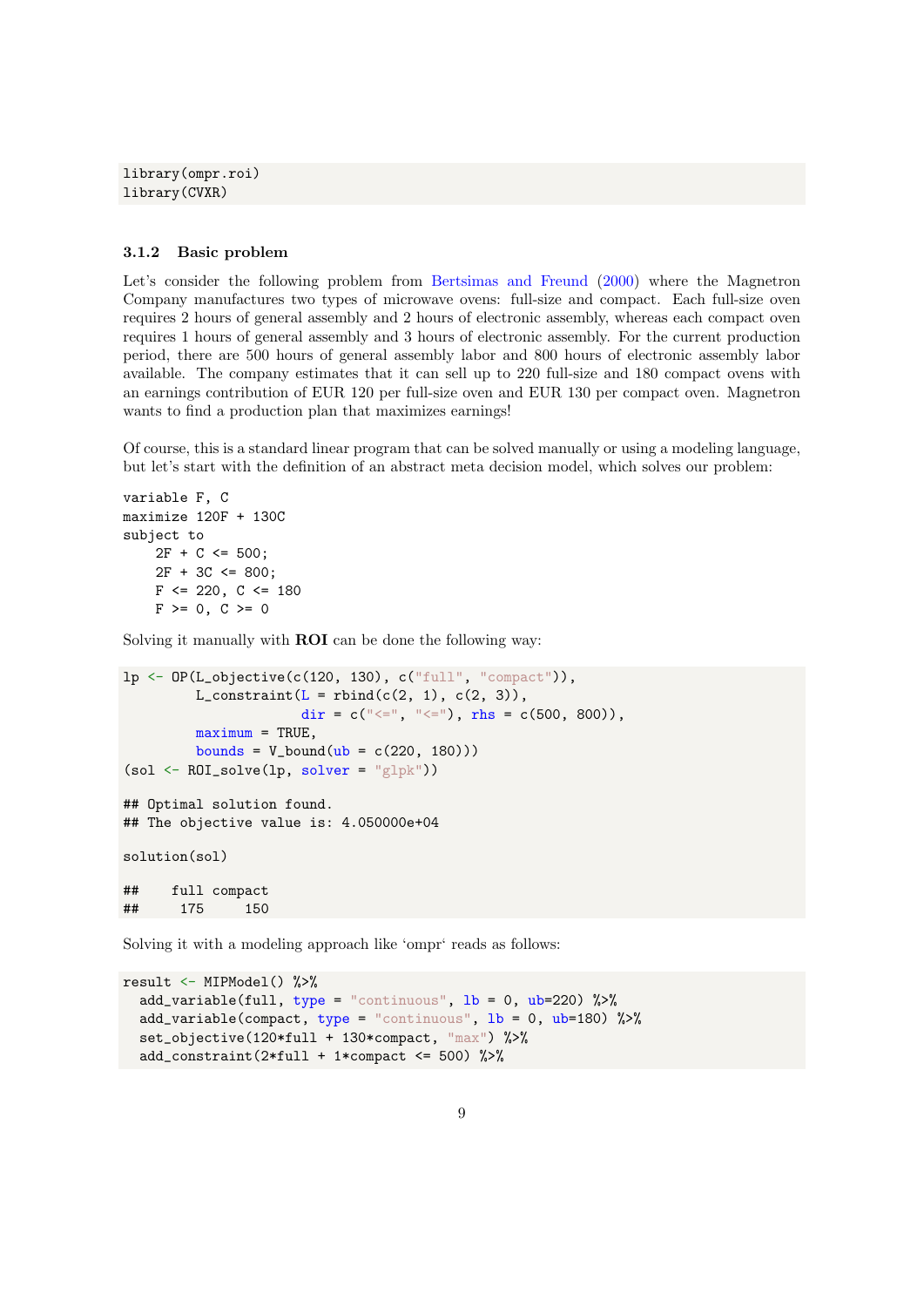```
add_constraint(2*full + 3*compact <= 800) \frac{1}{2}solve_model(with_ROI(solver = "glpk"))
get_solution(result, full)
## full
## 175
get_solution(result, compact)
## compact
## 150
```
#### <span id="page-9-0"></span>3.1.3 Extension

It was assumed that the prices of full-size and compact microwave ovens are set so that the resulting unit contributions to earnings are EUR 120 and EUR 130 per oven for full-size and compact microwave ovens, respectively. As it turns out, the unit earnings contribution of EUR 120 per oven for full-size ovens derives from the fact that Magnetron has set the price of a full-size oven to be EUR 270, and the variable production cost of a full-size oven is EUR 150 (and so the unit contribution to earnings is  $120 = 270 - 150$ . Also, the unit earnings contribution of EUR 130 per oven for compact ovens derives from the fact that Magnetron has set the price of a compact oven to be EUR 230, and the variable production cost of a compact oven is EUR 100 (and so the unit contribution to earnings is EUR  $130 = 230 - 100$ . As a next step in the marketing/production planning process, the company would like to determine the optimal combination of prices and production levels to maximize the overall contribution to earnings.

The changes in the prices of ovens will result in changes in demand. Suppose that Magnetron has estimated that the demand for their ovens is related to the prices they set as follows, i.e.  $D_F = 490 - P_F$  and  $D_C = 640 - 2P_C$  where  $D_F$  and  $D_C$  are the demands for full-size and compact ovens, and  $P_F$  and  $P_C$  are the respective prices set by Magnetron for full-size and compact ovens. It is obvious that that when  $P_F = 270$  and  $P_C = 230$ , the demands are as specified in the linear model.

The resulting meta-model looks like this:

```
variable F, C, P_F, P_C
maximize F(P_F - 150) + C(P_C - 100)subject to:
    2F + C \le 5002F + 3C \le 800F \le 490 - P_FC \le 640 - 2P_CF, C, PF, PC > = 0
```
If we want to solve this nonlinear optimization model to determine the optimal pricing and production strategy, we actually run into a problem. This seemingly easy extension is actually problematic. First we try to solve this problem by making use of the **CVXR** package.

```
full <- Variable(1)
compact <- Variable(1)
```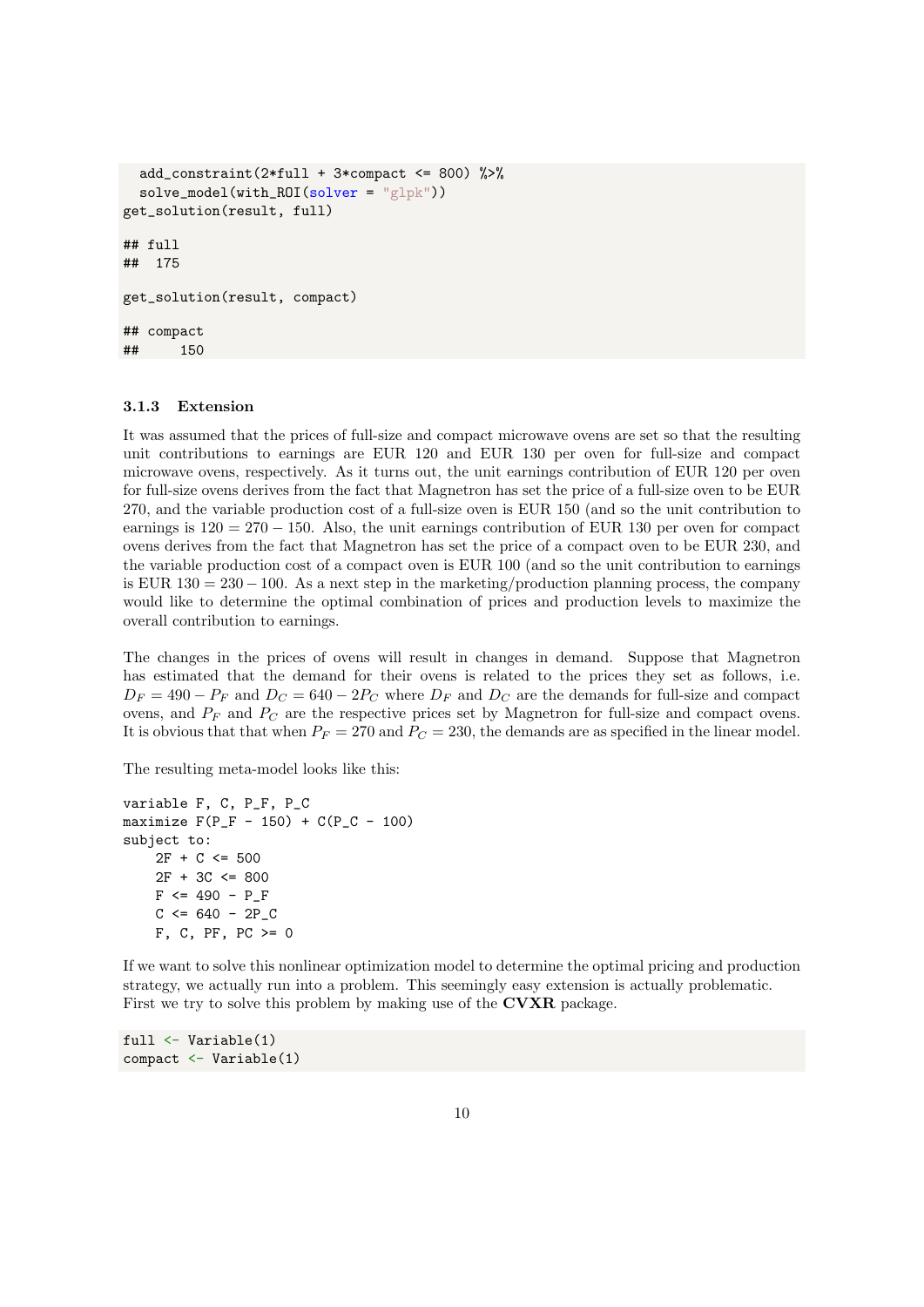```
p_full <- Variable(1)
p_compact <- Variable(1)
objective \leftarrow Maximize(full * (p_full - 150) + compact * (p_compact - 100))
## Warning in full * (p_full - 150): Forming a non-convex expression (affine) *
(affine)
## Warning in compact * (p_compact - 100): Forming a non-convex expression
(affine) * (affine)
constr \le list(2 * full + compact \le 500,
    2 * full + 3 * compact \le 800, full \le 490 - p_full,
    compact \leq 640 - 2 * p_{\text{compact}}, \text{full} \geq 0, compact \geq 0,
    p_full \geq 0, p_compact \geq 0magnetron <- Problem(objective, constr)
cvxr_sol <- solve(magnetron)
## Error in CVXR::psolve(a, b, ...): Problem does not follow DCP rules.
```
Here we see that since the problem is non-convex it cannot be solved by **CVXR**.

Especially in the case of quadratic non-convex optimization problems ROI.plugin.neos comes in handy, as we just need to formulate the model in **ROI** and can directly send it off to the NEOS server as shown below.

```
library(slam)
Q \leftarrow simple_triplet_matrix(i = 1:4, j = c(2, 1, 4, 3), rep(1, 4))
as.matrix(Q)
## [,1] [,2] [,3] [,4]
\# [1,] 0 1 0 0
## [2,] 1 0 0 0<br>## [3,] 0 0 0 1
## [3,] 0 0 0 1
## [4,] 0 0 1 0
var_names <- c("full", "price_full", "compact", "price_compact")
o \leftarrow OP(Q_{\text{objective}}(Q = Q, L = c(-150, 0, -100, 0), \text{ names} = \text{var} names),
    L_{\text{constant}}(rbind(c(2, 0, 1, 0), c(2, 0, 3, 0)),c(1, 1, 0, 0), c(0, 0, 1, 2)),dir = leq(4), rhs = c(500, 800, 490, 640),
    maximum = TRUE)
```
On the NEOS server there exist several options to solve non-convex quadratic problems. In this example we make use of the BARON solver.

```
(sol \leftarrow ROI\_solve(o, solver = "neos", method = "BARON"))## Optimal solution found.
## The objective value is: 5.128182e+04
```